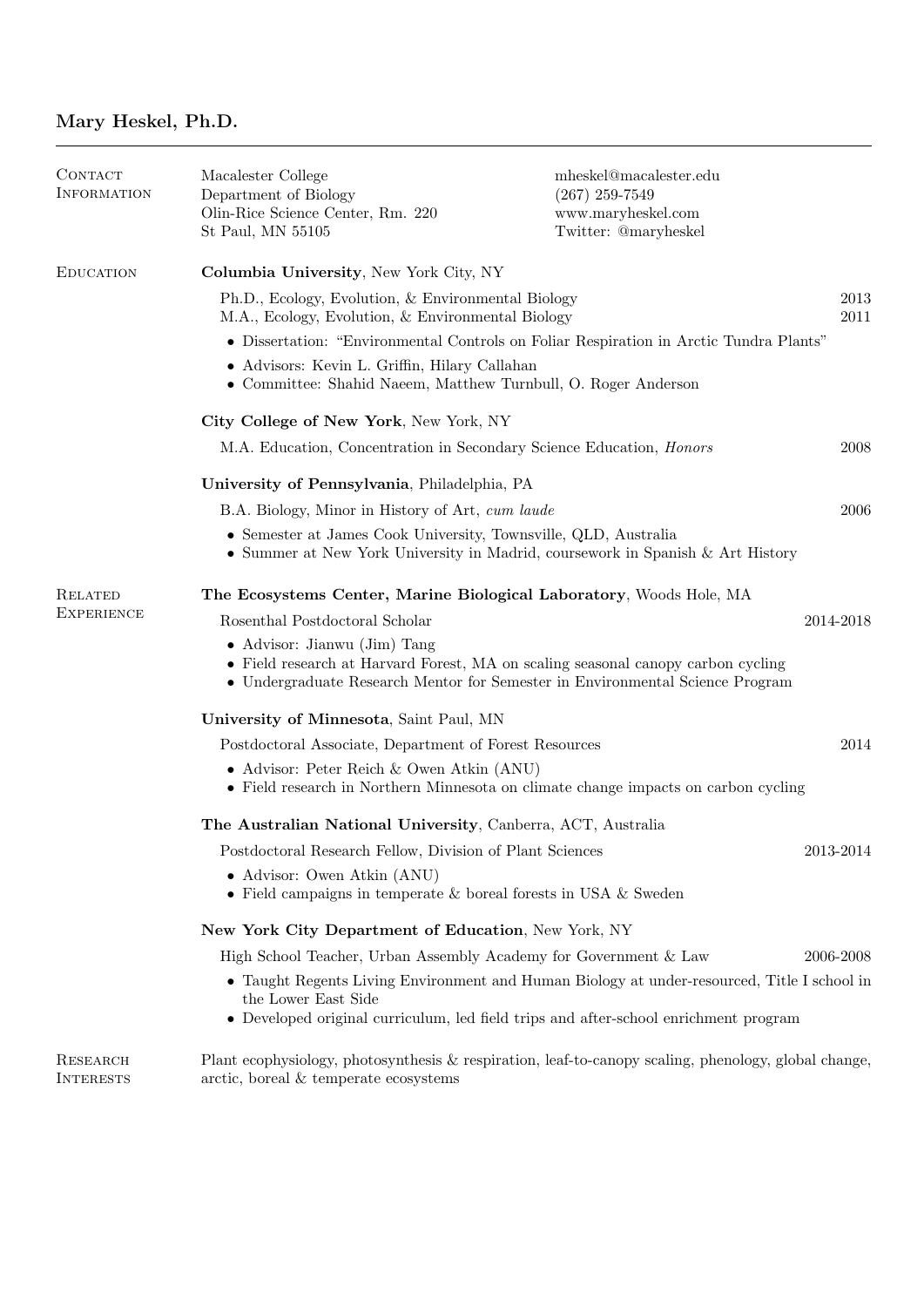PEER-REVIEWED **PUBLICATIONS** Total citations (as of January 2021, per Google Scholar): 2168, H-index = 19, i10-index = 25

## 2021

30. Schmiege SC, Buckley BM, Stevenson DW, Heskel MA, Cuong TQ, Nam LC, Griffin KL. Functional Ecology. 35: 14081423.

• Contributed code for analysis of respiration-temperature response curves and the writing and revisions of manuscript.

## 29. Ely KS, Rogers A, Agarwal DA, Ainsworth EA ... Heskel M et al. Ecological Informatics. 61:101232.

• Contributed to a massive data set on leaf-level gas exchange data, alongside dozens of co-authors to standardize measurements within our discipline.

## 2020

28. Prager C, Boelman N, Eitel JUH, Gersony JT, Greaves HE, Heskel MA, Magney TS, Menge DNL, Naeem S, Shen C, Vierling LA, Griffin KL. A mechanism of expansion: Arctic deciduous shrubs capitalize on increasing nutrient availability. Oecologia. 192 (3):671-685.

• Field-based experimental study examining shrub growth response to nutrient gradient in arctic Alaska published in a broadly-read ecology journal (IF: 2.9); MH contributed to idea formulation and writing/editing.

27. Collalti C, Tjoelker MG, Hoch G, Mkel A, Guidolotti G, Heskel M, Petit G, Ryan MG, Battipaglia G, Matteucci G, Prentice IC. Plant Respiration: Controlled by photosynthesis or biomass? Global Change Biology. 26(3): 1739-1753 doi: d10.1111/gcb.14857

• Modeling study with multi-national collaboration team comparing how carbon vegetation models account for and quantify respiration, published in a top-ranked discipline journal (IF: 8.88); MH contributed to idea formulation and writing/editing.

#### 2019

26. Liu Z, Lu X, An S, Heskel M, Tang J. Advantage of multi-band solar-induced chlorophyll fluorescence to derive canopy photosynthesis in a temperate forest. Agriculture and Forest Meteorology, 279:107691. doi: 10.1016/j.agrformet.2019.107691

• Field and modeling study reconciling novel approaches to quantify forest carbon fluxes, published in a highly regarded sub-discipline journal, (IF: 4.19); MH contributed to writing, editing, and feedback on analysis.

25. Mo Q, Li Z , Sayer EJ, Lambers H, Li Y, Zou B, Tang J, Heskel M, Ding Y, Wang F. Foliar phosphorus fractions reveal how tropical plants maintain photosynthetic rates despite low soil phosphorus availability. Functional Ecology, 33(3): 503-513. doi:10.1111/1365-2435/13252

• Field-based experimental study based in sub-tropical China forests examining soil-plant nutrient relationships published in a broadly-read, ecology journal (IF: 5.03); MH contributed to writing/editing and quantitative analysis process.

### 2018

24. Heskel MA, Tang J. Environmental controls on light inhibition of respiration and leaf and canopy daytime carbon exchange in a temperate deciduous forest. Tree Physiology, 38(12):1886- 1902. doi.org/10.1093/treephys/tpy103

• Field-based experimental study based at Harvard Forest that links leaf-to-canopy carbon fluxes to examine seasonal exchange published in an ecophysiology (IF: 3.44); MH concieved of and developed ideas, collected all field and lab data, performed analyses, and wrote manuscript.

> Mary Heskel Page 2 of 13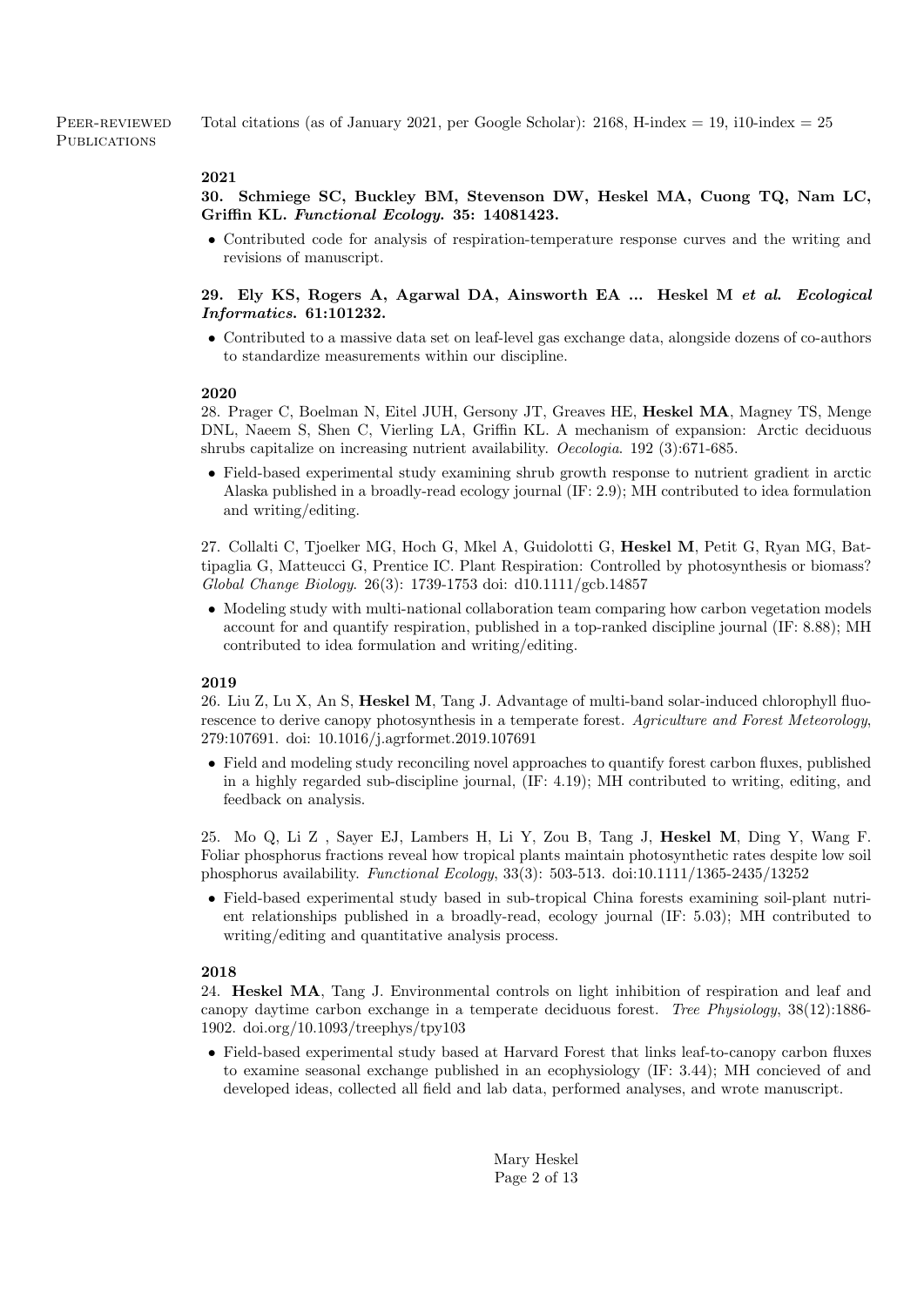23. Heskel MA Small flux, global impact: Integrating the nuances of leaf mitochondrial respiration in estimates of ecosystem carbon exchange. American Journal of Botany, 105(5):1-4. doi.org/10/1002/ajb2.1079

• Invited review essay on plant respiration written for a broad plant biology and ecology audience, published in a botany journal (IF: 2.84), MH conceived of and wrote manuscript.

22. Patterson AE, Arkebauer R, Quallo C, Heskel MA, Ximeng Li, Boelman N, Griffin KL. Temperature response of respiration and respiratory quotients of 16 co-occurring temperate tree species. Tree Physiology, 38(9):1319-1332. doi: 10.1093/treephys/tpx176

• Field-based experimental study based at Black Rock Forest, NY, examining plant respiration responses to temperature, in an ecophysiology journal (IF: 3.44); MH contributed to data collection, writing, and data analysis.

21. Liang L, Arcus V, Heskel MA, OSullivan O, Weerasinghe L, Creek D, Egerton J, Tjoelker M, Atkin OK, Schipper L. Macromolecular rate theory (MMRT) provides a thermodynamics rationale to underpin the convergent temperature response in plant leaf respiration. Global Change Biology. 24(4):1538-1547. doi:10.1111/gcb.13936

• Modeling study with international collaboration team that uses a new biochemical model to understand plant respiration across short-term temperature change published in a top-ranked discipline journal (IF: 8.88); MH provided data and contributed to writing/editing. Paper developed from new collaboration based around Heskel et al. 2016 data and has led to funding of a large Marsden Fund grant in 2019.

## 2017

20. Huntingford C, Atkin OK, Martinez-de la Torre A, Mercado L, Heskel MA, Harper A, Bloomfield K, OSullivan O, Reich PB, Wythers K, Butler E, Chen M, Griffin KL, Meir P, Tjoelker MG, Turnbull MH, Sitch S, Wiltshire A, Mahli Y. Implications of improved representations of plant respiration in a changing climate. Nature Communications. 8:1602. doi: 10.1038/s41467-017-01774-z

• Modeling study with international collaboration team that applied findings from Atkin et al. 2015 and Heskel et al. 2016 to an Earth System Model, published in a broadly read science journal (IF: 11.88); MH helped conceive of paper, provided data and contributed to analysis and writing.

19. Tcherkez G, Gauthier P, Buckley T, Busch F, Barbour MM, Bruhn D, Heskel MA, Gong XY, Crous KY, Griffin KL, Way DA, Turnbull MH, Adams M, Atkin OK, Farquhar GD, Cornic G. Leaf day respiration: low CO2 flux but high significance for metabolism and carbon balance. New Phytologist. 216:986-1001. doi:10.1111/nph.14816

• Collaborative review on light respiration based out of invited international symposium, published in a top plant biology journal (IF: 7.43); MH attended and presented at symposium where essay was conceived, contributed to writing/editing.

18. Yang H, Yang X, Heskel M, Sun S, Tang J. Seasonal variations of leaf and canopy properties tracked by ground based NDVI imagery in a temperate forest. Scientific Reports. 7:1267.

• Field study based at Harvard Forest applying novel techniques to understand forest carbon cycling through the season, published in a broadly read, open-access science journal (IF: 4.53); MH helped analyze data, write/revise paper.

17. Prager C, Naeem S, Boelman N, Eital J, Greaves H, Heskel MA, Magney T, Menge D, Vierling L, Griffin KL. A gradient of nutrient enrichment reveals non-linear impacts of fertilization on Arctic plant diversity and ecosystem function. Ecology & Evolution. 7(7): 2449-2460 doi: 10.1002/ece3.2863

• Field-study in arctic Alaska examining global change impacts on biodiversity in the tundra,

Mary Heskel Page 3 of 13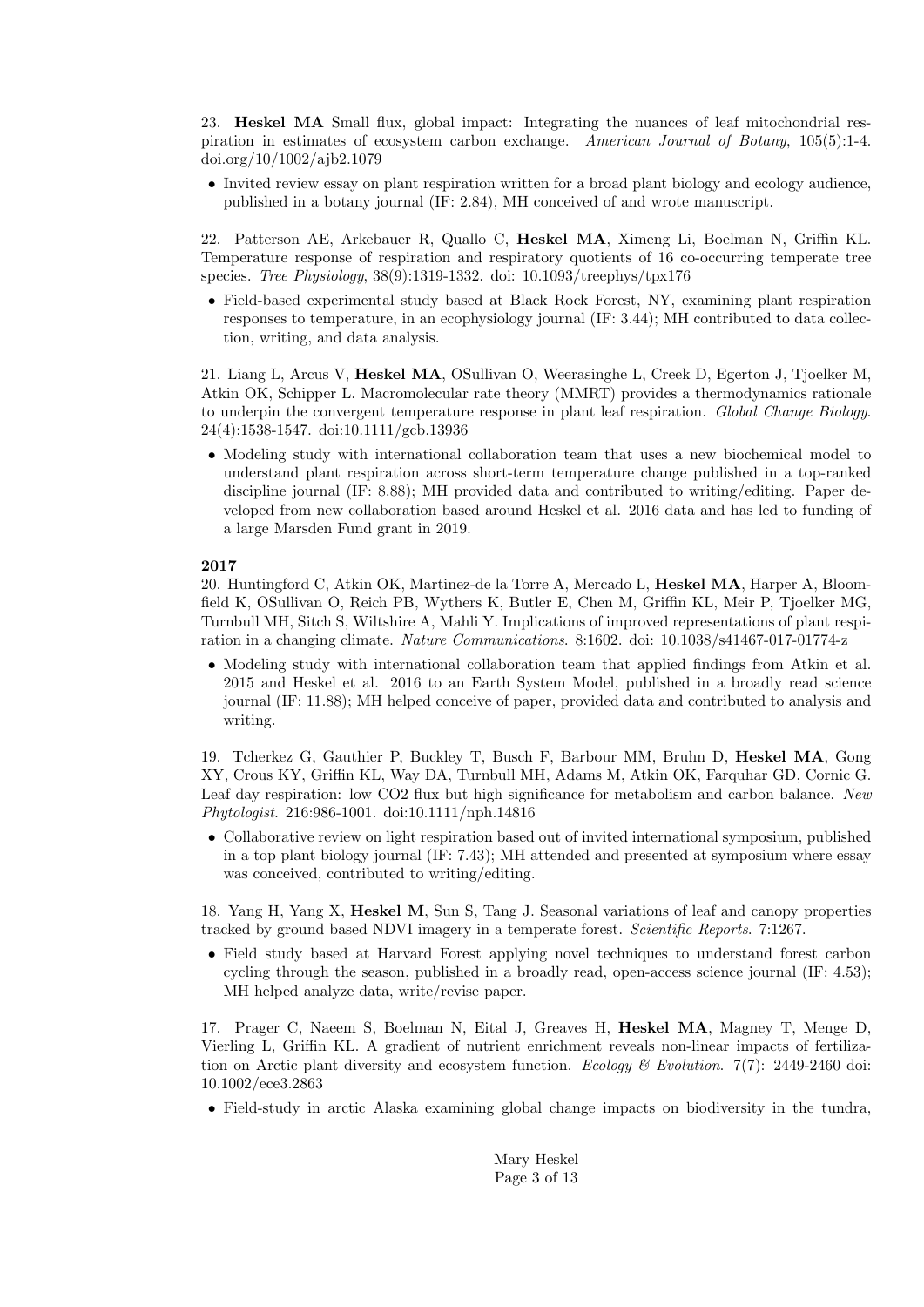published in an open-access ecology journal (IF: 2.34); MH contributed to idea formulation and writing/editing.

16. Tcherkez G, Gauthier P, Buckley T, Busch F, Barbour MM, Bruhn D, Heskel MA, Gong XY, Crous KY, Griffin KL, Way DA, Turnbull MH, Adams M, Atkin OK, Bender M, Farquhar GD, Cornic G. Tracking the origins of the Kok effect, 70 years after its discovery. New Phytologist. 214 (2):506-510 doi: 10.1111/nph.14527

• Collaborative short-review and summary of an international symposium, published in a top plant biology journal (IF: 7.43); MH attended and presented at symposium where essay was conceived, contributed to writing/editing.

15. Yang H, Yang X, Zhang Y, Heskel MA, Lu X, Munger W, Sun S, Tang J. Chlorophyll fluorescence tracks seasonal variations of photosynthesis from leaf to canopy in a temperate forest. Global Change Biology. 23 (7):2874-2886. doi: 10.1111/gcb.13590

• Field study based at Harvard Forest scaling a new method (SIF) in physiology and ecosystem ecology published in a top-ranked discipline journal (IF: 8.88); MH helped analyze data, write/revise paper.

14. O'Sullivan OS, Heskel MA, Reich PB, Tjoelker MG, Weerasinghe KWLK, Penillard A, Zhu L, Egerton JJG, Bloomfield KJ, Creek D, Bahar NHA, Griffin KL, Hurry V, Meir P, Turnbull MH, Atkin OK. Thermal limits of leaf metabolism across biomes. Global Change Biology. 23 (1): 209-223 doi: 10.1111/gcb.13477

• Field study including 17 sites around the world examining high-temperature plant physiology, published in a top-ranked discipline journal (IF: 8.88); MH collected and analyzed field data at multiple sites, contributed to data analysis, writing, and revisions.

## 2016

13. Carey JC, Tang J, Templer PH, Kroeger KD, Crowther TW, Burton AJ, Dukes JS, Emmet B, Frey SD, Heskel MA, Jiang L, Machnuller M, Mohan J, Panetta AM, Reich PB, Reinsch S, et al. Temperature response of soil respiration largely unaltered with experimental warming. Proceedings of the National Academy of Sciences. 113 (48): 13797-13802 doi:10.1073/pnas.1605365113

• Large analysis of warming experiments impact on the temperature response of respiration, conceived of at an invited workshop sponsored by the USGS Powell Center, published in high-impact top-3 science journal (IF: 9.58); MH participated in invited symposium, contributed to conception of modeling approach.

12. Heskel MA, OSullivan OS, Reich PB, Tjoelker MG, Weerasinghe L, Penillard A, Egerton J, Creek D, Bloomfield K, Xiang J, Sinca F, Stangl Z, Martinez-de la Torre A, Griffin KL, Huntingford C, Hurry V, Meir P, Turnbull MH, Atkin OK. Reply to Adams et al.: Empirical versus processbased approaches to modelling temperature responses of leaf respiration. Proceedings of the National Academy of Sciences. 113 (41):E5996-E5997 doi: 10.1073/pnas.1612904113

• Reply to a response letter to Heskel et al. 2016, published in high-impact top-3 science journal (IF: 9.58); MH and OA led writing response.

11. Heskel MA, OSullivan OS, Reich PB, Tjoelker MG, Weerasinghe L, Penillard A, Egerton J, Creek D, Bloomfield K, Xiang J, Sinca F, Stangl Z, Martinez-de la Torre A, Griffin KL, Huntingford C, Hurry V, Meir P, Turnbull MH, Atkin OK. Convergence in the temperature response of leaf respiration across biomes and plant functional type. Proceedings of the National Academy of Sciences, 113 (14): 3832-3837. doi: 10.1073/pnas.1520282113

• Massive field and modeling study on temperature response of respiration, includes Earth System Modeling impacts of leaf-level physiology, published in high-impact top-3 science journal (IF: 9.58); MH contributed to conception of idea, collected data at multiple international and US

> Mary Heskel Page 4 of 13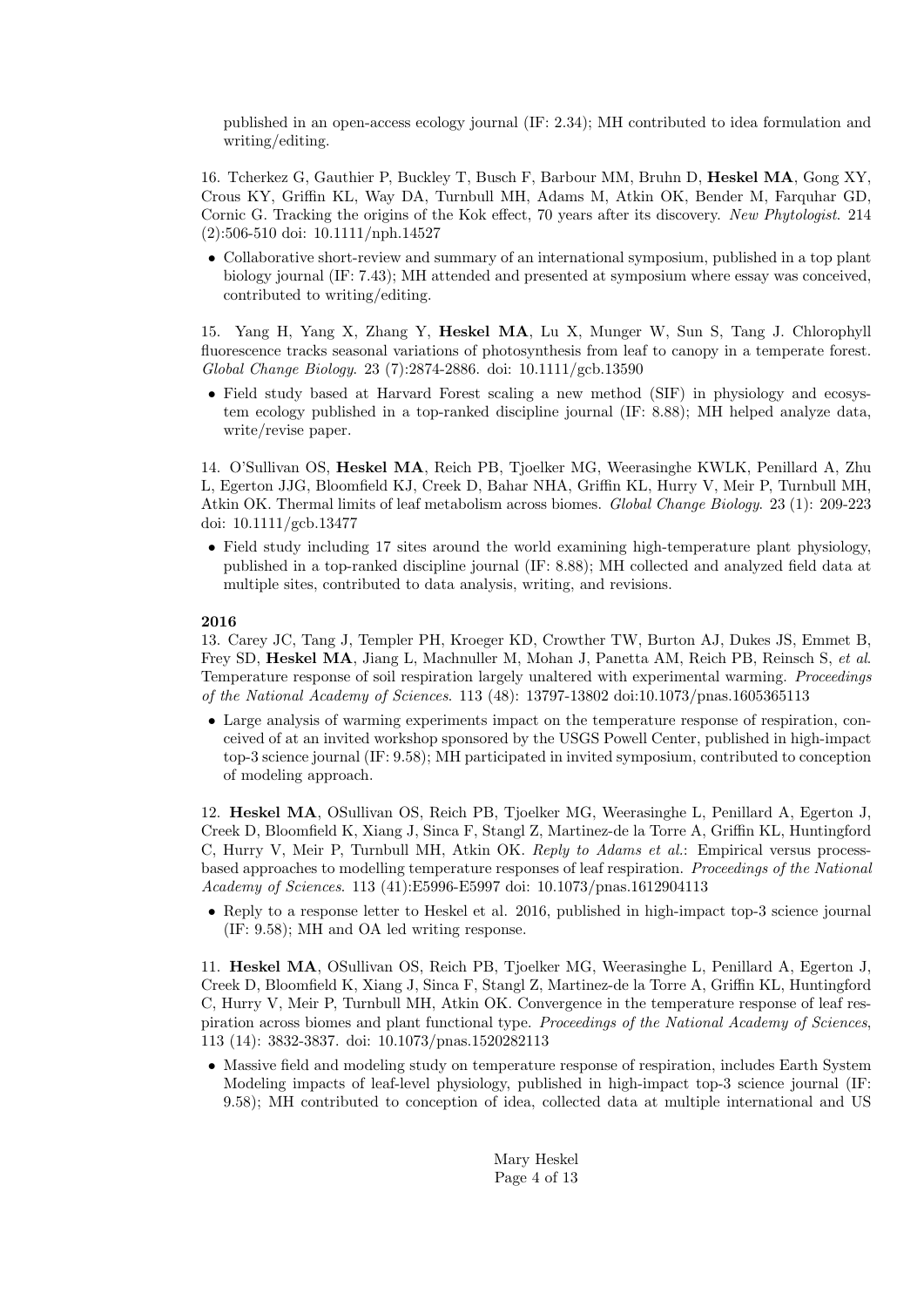sites, led writing, data analysis, and revisions.

## 2015

10. Murren CJ, Auld JR, Callahan HS, Ghalambor CK, Handelsman CA, Heskel MA, Kingsolver J, Maclean HJ, Masel J, Maughan H, Pfennig DF, Relyea RA, Seiter S, Snell-Rood E, Steiner UK, Schlichting CD. Constraints on the evolution of phenotypic plasticity: limits and costs of phenotype and costs of plasticity. Heredity, 115:293-301 doi: 10.1038/hdy.2015.8

• Examination on trade-offs to plasticity conceived from invited workshop organized by National Evolutionary Synthesis Center, published in open-access evolution discipline journal (IF: 3.80); MH attended and contributed to workshop where manuscript was conceived, contributed to data collection efforts, writing/editing.

9. Atkin OK, Bloomfield KJ, Reich PB, Tjoelker MG, Asner GP, Bonal D, Bnisch G, Bradford M, Cernusak LA, Cosio EG, Creek D, Crous KY, Domingues T, Dukes JS, Egerton JJG, Evans JR, Farquhar GD, Fyllas NM, Gauthier PPG, Gloor E, Gimeno TE, Griffin KL, Guerrieri R, Heskel MA, Huntingford C, Ishida FY, Kattge J, Lambers H, Liddell MJ, Lusk CH, Martin RE, Maximov TC, Maksimov AC, Mahli Y, Medlyn BE, Meir P, Mercado LM, Mirotchnick N, Ng D, Niinemets , OSullivan OS, Philips OL, Poorter L, Poot P, Prentice IC, Salinas N, Rowland LM, Ryan MG, Sitch S, Slot M, Smith NG, Turnbull MH, VanderWel MC, Valladares F, Veneklaas EJ, Weerasinghe LK, Wirth C, Wright IJ, Wythers K, Xiang J, Xiang S, Zaragoza-Castells J. Global variability in leaf respiration in relation to climate, plant functional types, and leaf traits. New Phytologist, 206(2): 614-636. doi:10.1111/nph.13253

• Massive field data-based modeling analysis on the environmental and biological controls on respiration around the world, published in a top plant biology journal (IF: 7.43); MH contributed to data collection and writing process.

### 2014

8. Heskel MA, Greaves HE, Turnbull MH, OSullivan OS, Shaver GR, Griffin KL, Atkin OK. Thermal acclimation of shoot respiration in an Arctic woody plant species subjected to 22 years of warming and altered nutrient supply. Global Change Biology, 20 (8): 2618-2630. doi: 10.1111/gcb.12544

• Field-study in arctic Alaska examining global change impacts on respiration response in shrubs, published in a top-ranked discipline journal (IF: 8.88); MH helped collect field data, led analysis and writing.

7. Murren CJ, Maclean HJ, Diamond SE, Steiner UK, Heskel MA, Handelsman CA, Ghalambor CK, Auld JR, Callahan HS, Pfennig DW, Relyea RA, Schlichting CD, Kingsolver J. Evolutionary change in continuous reaction norms. The American Naturalist, 183(4): 453-467. doi: 10.5061/dryad.4s286

• Examination on phenotypic plasticity across taxa and at least three environmental conditions conceived from invited workshop organized by National Evolutionary Synthesis Center, published in highly-ranked ecology and evolutionary biology journal (IF: 4.265); MH attended and contributed to workshop where manuscript was conceived, contributed to data collection efforts, writing/editing.

6. Heskel MA, Bitterman D, Atkin OK, Turnbull MH, Griffin KL. Seasonality of foliar respiration in two dominant plant species from the Arctic tundra: response to long-term warming and short-term temperature variability. Functional Plant Biology, 41(3): 287-300. doi: 10.1071/FP13137

• Field-study in arctic Alaska on the seasonal carbon cycling of plants under warming, published in a plant biology journal (IF: 2.32); MH conceived of and designed study, collected data, led analysis and writing.

### 2013 and earlier

Mary Heskel Page 5 of 13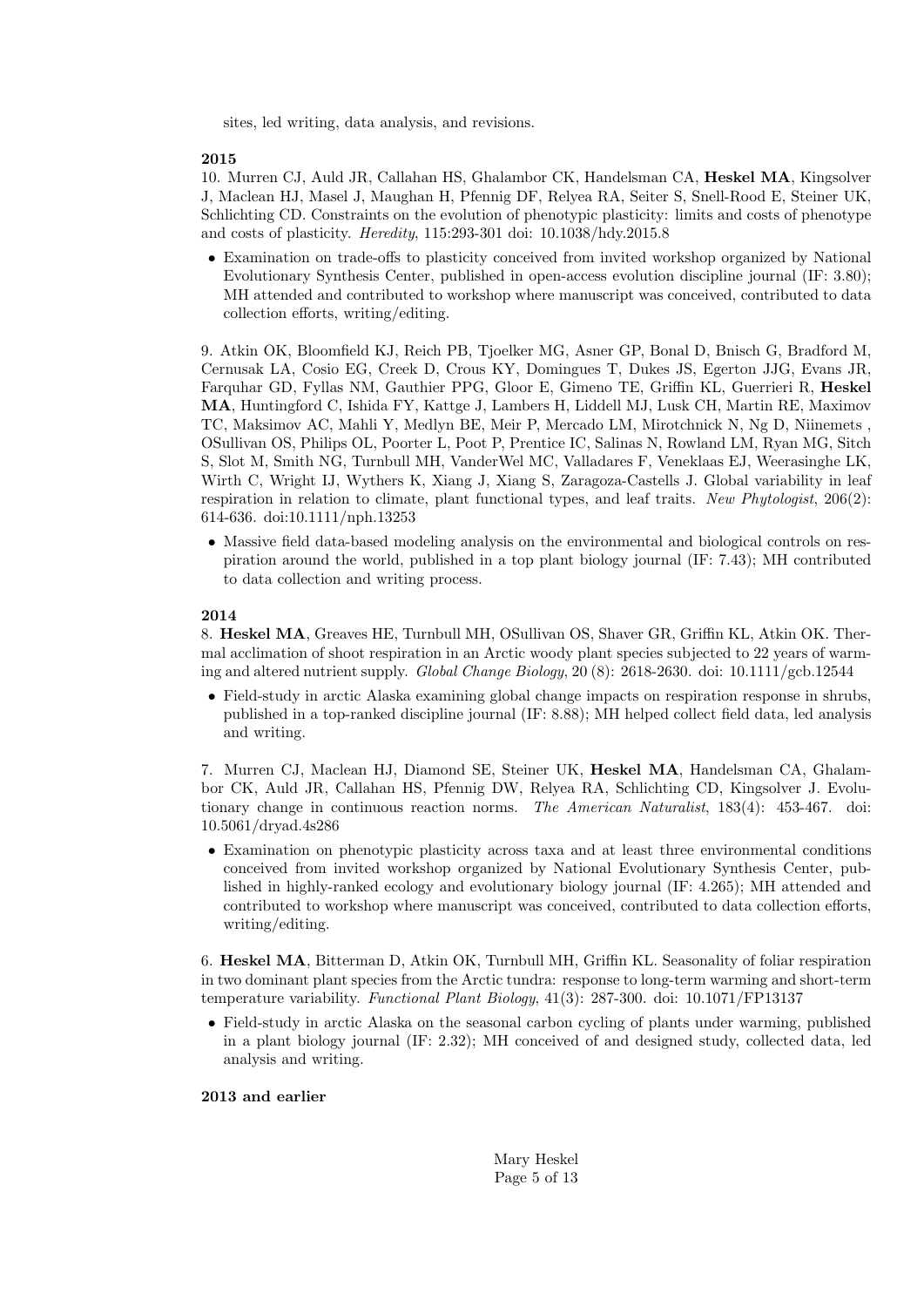5. Heskel MA, Atkin OK, Turnbull MH, Griffin KL. Bringing the Kok effect to light: A review on the integration of daytime respiration and net ecosystem exchange. Ecosphere, 4: art 98. doi:10.1890/ES13-00120.1

• Literature review on daytime leaf and ecosystem carbon exchange, published in an open-access ecology journal (IF: 2.75); MH conceived of idea and wrote paper.

4. Heskel M, Greaves HE, Gough L, Kornfeld A, Atkin OK, Turnbull MH, Shaver GR, Griffin KL. Differential physiological responses to environmental change promote woody shrub expansion. Ecology and Evolution, 3 (5) 1149-1162. doi: 10.1002/ece3.525

• Field-study in arctic Alaska on tundra plant physiology and community ecology under global change experiments, published in an open-access ecology journal (IF: 2.34); MH conceived of and designed study, collected data, led analysis and writing.

3. Kornfeld A, Heskel M, Atkin OK, Gough L, Griffin KL, Horton TW, Turnbull MH. Respiratory flexibility and efficiency are affected by simulated global change in Arctic plants. New Phytologist, 197 (4): 1161-1172. doi:10.1111/nph.12083

• Field-study in arctic Alaska on biochemistry and physiology of respiration under global change, published in a top plant biology journal (IF: 7.43); MH contributed field and lab data, helped with writing/editing.

2. Griffin KL & Heskel M. Breaking the cycle: How light, CO2, and O2 affect plant respiration. Plant, Cell & Environment, 36 (2): 498-500. doi: 10.1111/pce.12039

• Short review on biochemical basis of light inhibition of respiration, introducing a data-paper in the journal, published in a top plant physiology journal (IF: 5.624); MH contributed to writing.

1. Heskel MA, Anderson OR, Atkin OK, Turnbull MH, Griffin KL. Leaf- and cell-level carbon cycling responses to a nitrogen and phosphorus gradient in two Arctic tundra species. American Journal of Botany, 99 (10): 1702-1714. doi: 10.3732/ajb.1200251

• Field and lab-based study on cell and leaf responses to soil nutrient change in arctic tundra plants, published in plant ecology/botany journal (IF: 2.84); MH conceived of and designed study, collected data, led analysis and writing.

PEER-REVIEWED Book Chapters 2. Heskel MA, Mergenthal JGA\*. Learning from the many, teaching to the many: Applying EcoJustice principles to undergraduate pedagogy in ecology and environmental science classrooms. Connecting Ecojustice Research and Teaching: Narratives from the Field. Eds: Rivera Maulucci MS, Callahan H, Pfirman S. Environmental Discourses in Science Education, Springer International. Submitted to editors, expected publication date Fall 2022.

> • Invited chapter co-written with a Macalester College undergraduate student on inclusive teaching practices in environmental science and how they can be guided by student experience and environmental justice.

\*Macalester College undergraduate student

1. Atkin OK, Bahar NHA, Bloomfield KJ, Griffin KL, Heskel MA, Huntingford C, Martinez de la Torre A, Turnbull MH. Leaf Respiration in Terrestrial Biosphere Models. In: Plant Respiration: Metabolic Fluxes and Carbon Balance, Volume 43. Eds: Tcherkez G, Ghashghaie, Springer, Cham. doi:10.1007/978-3-319-68703-26. Published 2017.

• Invited chapter on the application of new respiration models to better inform Earth System Models and how they calculate biological aspects of the terrestrial carbon cycle; MH contributed to idea formation and writing process.

MANUSCRIPTS IN Progress Hrycyna  $E^*$ , Mergenthal JGA\*, Noor  $S^*$ , **Heskel MA**. Satellite observations of air quality indicate

> Mary Heskel Page 6 of 13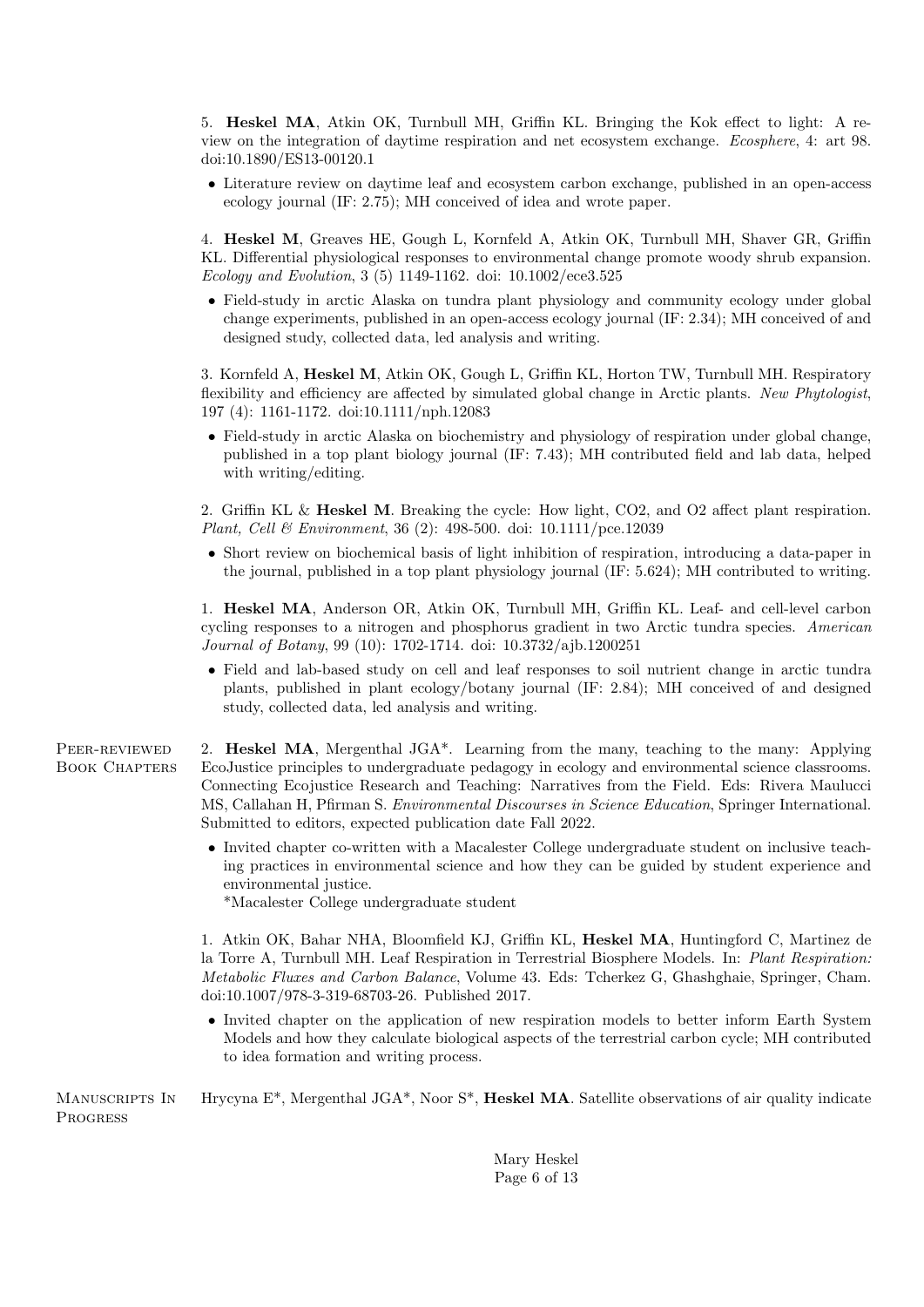legacy impacts of Redlining in US Midwestern cities. Target journal: Elementa for Spring 2022.

• Macalester student-led analysis on the impacts of redlining on air quality in 11 cities in the Midwest. Based on the senior Biology Honors thesis of Elizabeth Hrycyna, with support from two student co-authors, Jennings Mergenthal and Saiido Noor.

Heskel MA, Bermudez Villaneuva R, Stefanski A, Atkin OK, Reich PB. High temperature physiology altered with growth under warming. Target journal: Global Change Biology

• Field-based study examining global change impacts on high-temperature carbon cycling and acclimation in species occupying the boreal-temperate ecotone; MH collected data, led data analysis and writing.

Heskel MA, Pengra J\*, Kruper A\*, Anderson M, Dosch J, Hahn S\*, Hoffman S\*, Goldstein L\*. Age and canopy position drive understory photosynthesis more than invasive status in a temperate forest. Target journal: American Journal of Botany or PLOS Biology

• Field-based study on the role of canopy microclimate and season on the carbon physiology of native and invasive species; MH concieved of idea, led data collection, analysis, and writing. \*Macalester Undergraduates, research occurred at Macalester's Ordway Field Station

Mirotchnick N, Heskel MA, Greaves HE, Atkin OK, Turnbull MH, Griffin KL. Inhibition of plant respiration in the night-less Arctic growing season and implications for carbon cycling. Target journal: New Phytologist.

• Physiological field survey of over 40 species in arctic Alaska; MH helped with analysis, writing.

#### INVITED TALKS  $&$ 2021

**CONFERENCE PRESENTATIONS**  Hrycyna E\*, Mergenthal JGA\*, Noor S\*; Xu X and Heskel MA. Leaf isotopes and remote sensing reveal legacies of redlining in Midwestern cities. Poster. Ecological Society of America Annual Meeting (Long Beach, CA). August 2, 2021.

Exploring environmental impacts on plant carbon cycling - from urban parks to the Arctic tundra. Lawrence University Biology Department Seminar. April 2021. (invited talk)

Confronting uncertainties in models of plant carbon cycling: Arctic and global perspectives. University of Michigan. Seminar hosted by the school of Natural Resources and Environment. January 2021. (invited talk)

## 2020

Impacts of age and seasonality on carbon cycling in the woody understory species R. cathartica, P. Serotina. Pengra J\*, Kruper A\*, Goldstein L\*, Hahn S\*, Hoffman S\*, Anderson M+, Dosch J+, Heskel MA. Ecological Society of American Annual Meeting. August 2020. \*Macalester undergraduate researchers; +Macalester faculty collaborators (poster)

Checking In and Cultivating Community: Using small talk to build inclusion in an introductory biology class. Inclusive Pedagogy Panel. Plant Biology Worldwide Summit. July 2020. (invited talk and panelist).

Confronting uncertainties in models of plant carbon cycling: Arctic and global perspectives. University of Wisconsin-Madison, Polar Ecology seminar series co-hosted by Botany, Integrative Biology, Forest & Wildlife Ecology and Geography Departments. February 2020. (invited talk)

## 2019

Plants, Carbon, and Time Travel. Macalester College Series Center Scholarly Lives Seminar, Novem-

Mary Heskel Page 7 of 13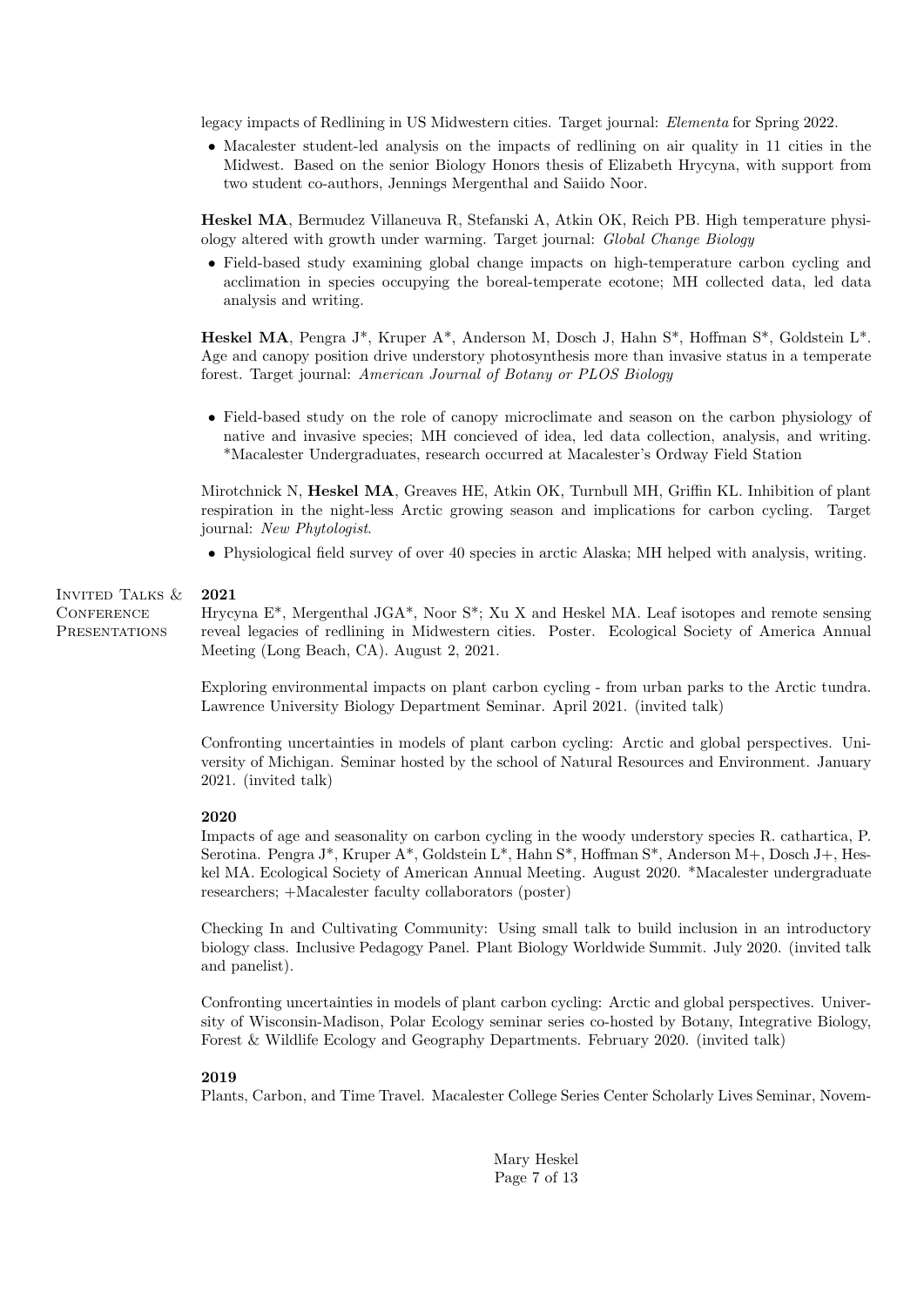## ber 2019.

Changing Canopies and Future Fluxes: Tracking physiology from leaf to ecosystem in a warming world. University of Minnesota-Duluth, Integrative Biology Seminar, November 2019. (invited talk)

Will Plants Save Us from Climate Change? Carleton College Biology Departmental Seminar Series. February 2019. (invited talk).

## 2018

From leaf to globe: Shared patterns of respiration across diverse species and biomes. Ecological Society of America Annual Meeting, New Orleans, LA. August 2018. (invited talk)

### 2017

Environmental controls of daytime leaf carbon exchange: Implications for estimates of ecosystem fluxes in a deciduous forest. American Geophysical Union Fall Meeting. New Orleans, LA. December 2017. (talk)

Changing Canopies and Future Fluxes: Tracking physiology from leaf to ecosystem in a warming world. Macalester College Environmental Studies/Biology Seminar, November 2017 (invited talk).

Changing Canopies and Future Fluxes: Tracking physiology from leaf to ecosystem in a warming world. Forestry and Natural Resource Management Departmental Seminar, SUNY-ESF. March 21 (invited talk)

## 2016

Shedding light on the dark side of carbon cycling: Environmental impacts on plant respiration. Biology Department Seminar, Syracuse University. December 1. (invited talk)

Shedding light on the dark side of carbon cycling: Environmental impacts on plant respiration. Department of Ecology and Evolution Seminar, University of Michigan, Ann Arbor. October 13. (invited talk)

Light inhibition of respiration in arctic ecosystems. 18th New Phytologist Workshop: The Kok effect: beyond the artefact, emerging leaf mechanisms, July 6-8, Angers, France. (talk)

The impact of phenology on the temperature response of photosynthesis and respiration in the dark and light. Annual Harvard Forest Ecology Symposium, Petersham, MA. March 15. (poster)

### 2015

Global patterns in leaf respiration and its temperature response. American Geophysical Union Fall Meeting. San Francisco, CA. December 15 (invited talk)

Warming and species range mediate the temperature response of respiration in plants at the temperateboreal ecotone. 100th Annual Meeting of the Ecological Society of America, Baltimore, MD. December 15. (talk)

Convergence in the temperature response of leaf respiration across biomes and plant functional types. Harvard Plant Biology Symposium, Harvard Arboretum, Boston, MA. May 6. (poster)

Phenological patterns and temperature sensitivity of daytime carbon cycling: Linking leaf-level physiology, canopy imagery, and net ecosystem exchange. Annual Harvard Forest Ecology Symposium, Petersham, MA. March 17. (poster)

2014

Mary Heskel Page 8 of 13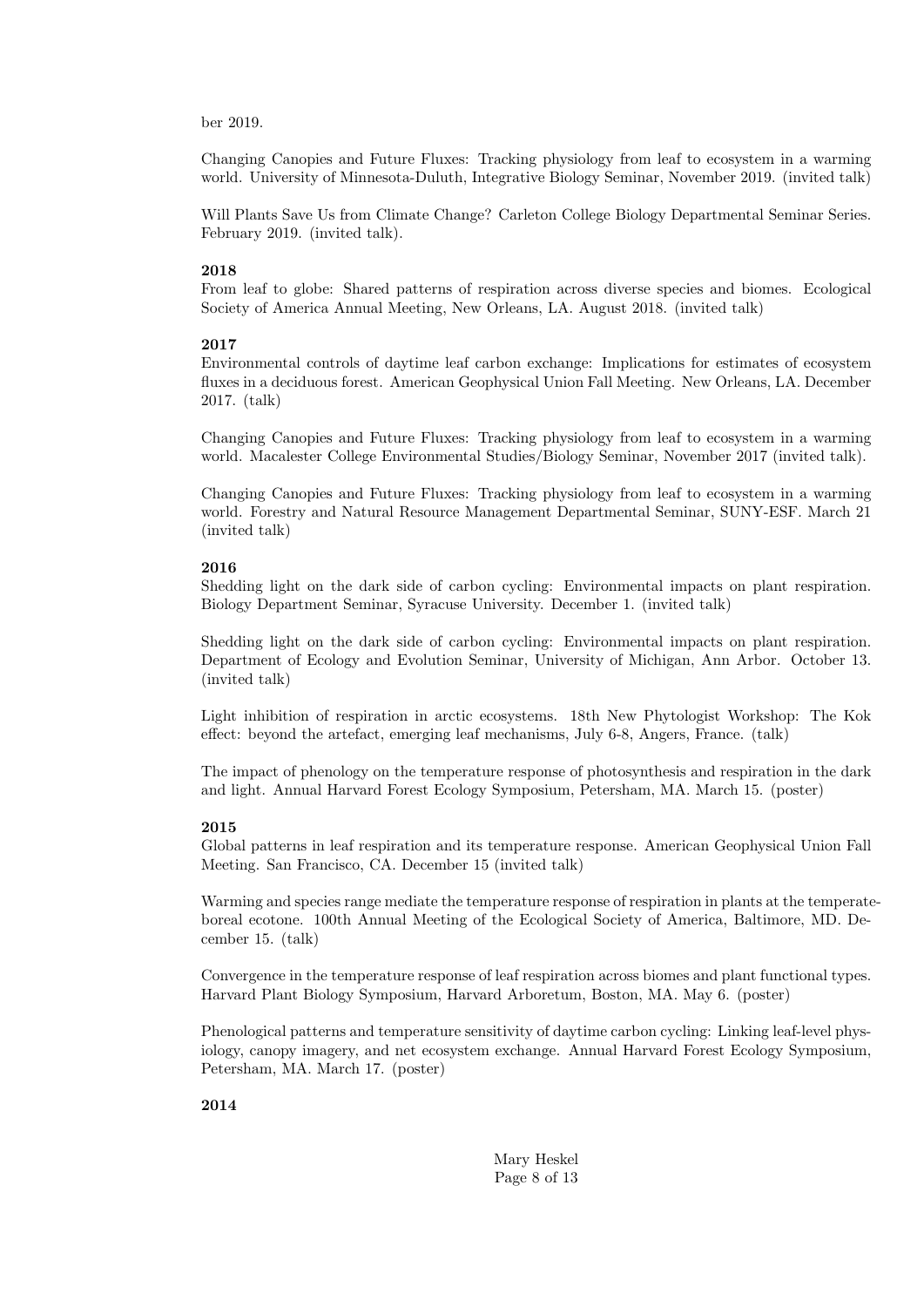Plant Respiration in a Changing World: Global Patterns and Evidence from the Arctic. The Ecosystems Center, Marine Biological Laboratory, Woods Hole, MA. May 2. (invited talk)

Plant Respiration in a Changing World: Tales from the Arctic and Beyond. Biology and Marine Biology Departmental Seminar, University of North Carolina, Wilmington. April 14. (invited talk)

Environmental controls on respiration in arctic plants: Seasonality and acclimation. Plant Ecophysiology Seminar, Division of Plant Sciences, Australian National University, Canberra, ACT. March 3. (talk)

## Before 2014

Examining vertical trends in Arctic tundra shrub canopies: Implications for carbon cycling in a changing environment. Poster. American Geophysical Union Fall Meeting, San Francisco, CA. December 7 2012. (poster)

Seasonal dynamics of photosynthesis and respiration in Arctic tundra plants. 97th Annual Meeting of the Ecological Society of America, Portland, OR. August 7 2012. (talk)

Environmental controls on foliar respiration in Arctic tundra plants. Arctic LTER Annual Meeting. Marine Biological Laboratory, Woods Hole, MA. March 23 2012. (poster)

Mitochondria and leaf-level respiration response to a nitrogen and phosphorus gradient in arctic tundra species. 27th New Phytologist Symposium: Stoichiometric flexibility in terrestrial ecosystems under global change. Biosphere 2, Oracle, AZ, September 25-28 2011. (poster)

Mitochondrial response to fertilization and warming in two dominant tundra species. 95th Annual Meeting of the Ecological Society of America, Pittsburgh, PA. August 5 2010 (poster)

Mitochondrial response to fertilization and warming in two dominant tundra species. April 13. 24th New Phytologist Symposium: Plant respiration and climate change: scaling from mitochondria to the globe. St. Hughs College, Oxford, UK. April 13 2010. (poster)

Mitochondrial response to fertilization and warming in two dominant tundra species. Arctic LTER Annual Meeting. Marine Biological Laboratory, Woods Hole, MA. March 5 2010. (poster)

WORKSHOPS & PROFESSIONAL **DEVELOPMENT** Collaborator on "Impacts of climate change on Western Siberia: Colligating the land surfaces, animal communities, and peoples of the Arctic", an NSF-funded Navigating the New Arctic research synthesis team, PI Valeriy Ivanov, University of Michigan. (2019-Present)

> Invited NCAR/NEON Workshop Participant, "Predicting life in the Earth System: linking geosciences and ecology, NCAR and NEON" (2019-Present)

> Participant in California Summer Institute for Scientific Teaching, a week-long active and inclusive pedagogy workshop held at UCSD, funded through a competitive grant from American Society for Plant Biology. (2019)

> Planting Science Fellow and Science Liaison, Digging Deeper Program, Selected to participate in a collaborative NSF-funded workshop and mentoring program bringing together plant scientists and secondary school teachers. (2017)

> Flux Course Participant, Mountain Research Center, Colorado, Attended short course on measuring and modeling ecosystem fluxes; awarded Ray Leuning Scholarship by course organizers (2016)

> Invited participant, 18th New Phytologist Workshop: "The Kok effect: beyond the artefact, emerg-

Mary Heskel Page 9 of 13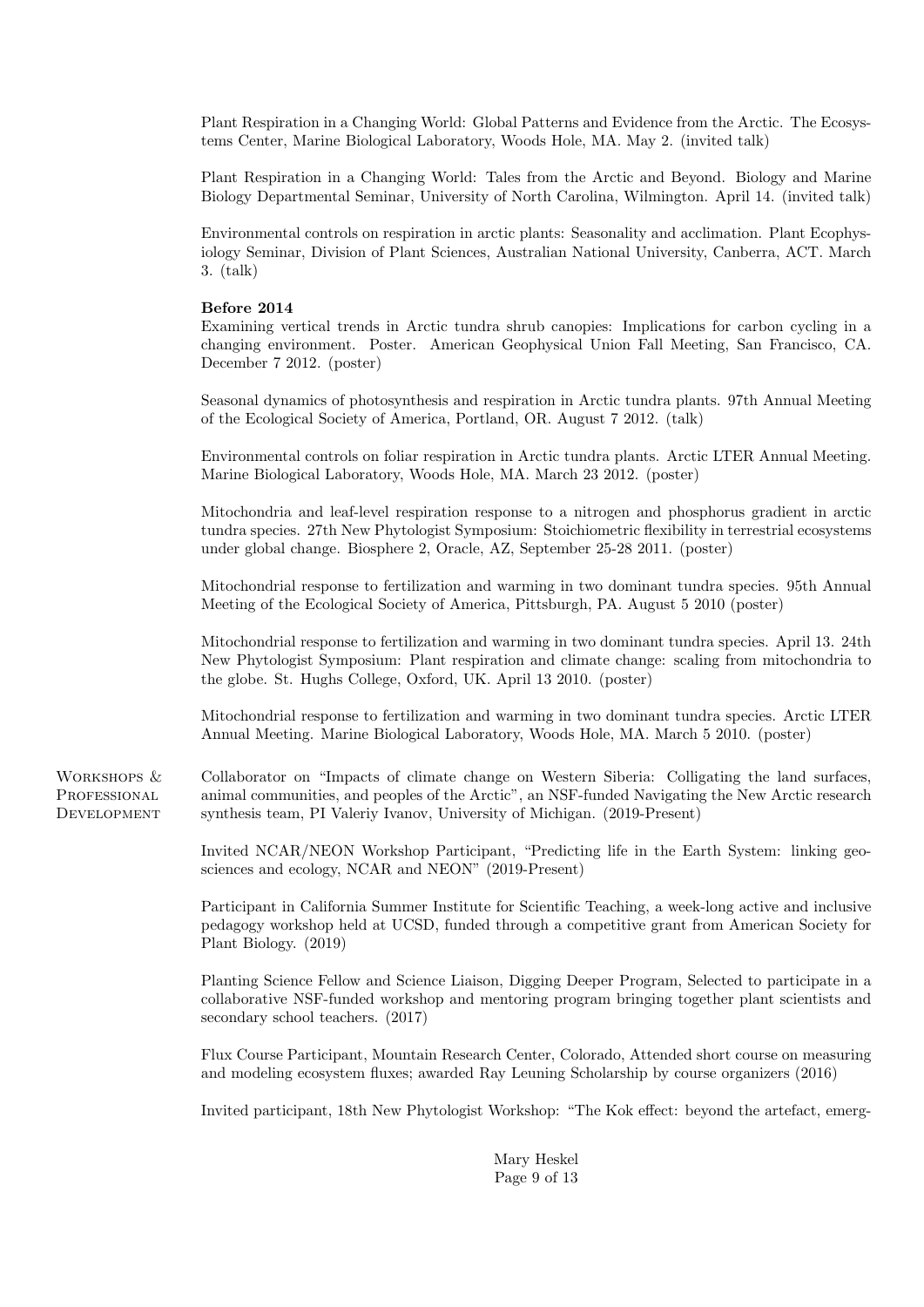ing leaf mechanisms", July 6-8, Angers, France (2016)

Woods Hole Bayesian Statistics Course, Attended two-week course on Bayesian statistics led by Prof. Tom Hobbs conducted at Woods Hole Research Center (2016)

Working Group Participant, Powell Center for Analysis and Synthesis, USGS "Advancing understanding of ecosystem responses to climate change with warming experiments: What we have learned and what is unknown?" PIs: Kevin Kroeger, USGS, Jim Tang, MBL; Pam Templer Boston University. (2014-2015)

Working Group Participant, National Evolutionary Synthesis Center (NESCent) "Costs of Phenotypic Plasticity to Novel Environments" PIs: Courtney Murren (College of Charleston) and Carl Schlichting (UConn) (2009-2011)

Research Assistant, Goldman Lab, Penn Muscle Institute, University of Pennsylvania Purified and fluorescently labeled calmodulin, myosin and actin from tissue for nanomolecular microscopy assays (2005-2006)

## GRANTS, AWARDS, Grants & Fellowships

& Recognition

- NSF grant "Collaborative Research: NNA Research: Interactions of natural and social systems with climate change, globalization, and infrastructure development in the Arctic" awarded to PI M Heskel. 9 US institutions comprise the collaborative team, witht the entire grant totalling \$3,000,000. Grant will fund travel, salaries, and research for Heskel and two Macalester students to visit Siberia for three field seasons. 2022-2027. (\$116,859)
	- Beckman Scholars Program Award to Macalester Profs. Dennis Cao, Leah Witus, Keith Kuwata, Sarah Boyer, Robin Shields-Cutler, Thomas Varberg, Kathryn Splan and Mary Heskel to support six undergraduate scholars in resarch. 2022-2024. (\$156,000)
	- Marsden Fund grant awarded for "Macromolecular Rate Theory (MMRT) and the temperaturedependence of the terrestrial biosphere over time and space", PI Prof. Vic Arcus (U of Waikato), M Heskel is one of 11 co-Is on collaborative international team. 2019-2022. (\$3,000,000 NZD)
	- Associated Colleges of the Midwest FaCE grant awarded for "Exploring collaborative, crossdisciplinary, outdoor experiential education and a sense of place using examples from ACM field stations and natural lands", Lead PI Jerald Dosch (Macalester), M Heskel co-PI with other Macalester and ACM-based co-PIs. Funded in January 2020. (\$13,129)
	- LI-COR LEEFS Program for undergraduate ecophysiological research to M Heskel, 2018 (\$37,605)
	- Rosenthal Postdoctoral Scholar Fellowship at The Ecosystems Center, Marine Biological Laboratory & Northeast Climate Science Center Fellow, 2014-2017. (\$125,000)

## Unfunded External Grant Proposals (since arriving at Macalester College)

- State of Minnesota Environment and Natural Resources Trust Fund LCCMR grant, "Carbon on Campus: Connecting students to Minnesota ecosystems", M Heskel Lead PI, 10 co-PIs at 10 different MN-based campuses. Submitted April 2019, (\$134,577 requested)
- Department of Energy, Environmental Systems Science (DE-FOA-0001855), "Daytime carbon cycling in a boreal forest exposed to warming and elevated CO2 linking key processes to traits across plant functional types to improve Earth system models" M Heskel Lead PI, co-PIs Profs. Peter Reich (UMN) & Xi Yang (UVA). Submitted March 2018, (\$299,718 requested).
- Marsden Fund grant "Will plants fix more or less carbon in a warming climate?", PI Dr. Liyin Liang (Manaaki Whenua Landcare Research, NZ), M Heskel co-PI. Submitted June 2018, (\$344,998 NZD requested).

Mary Heskel Page 10 of 13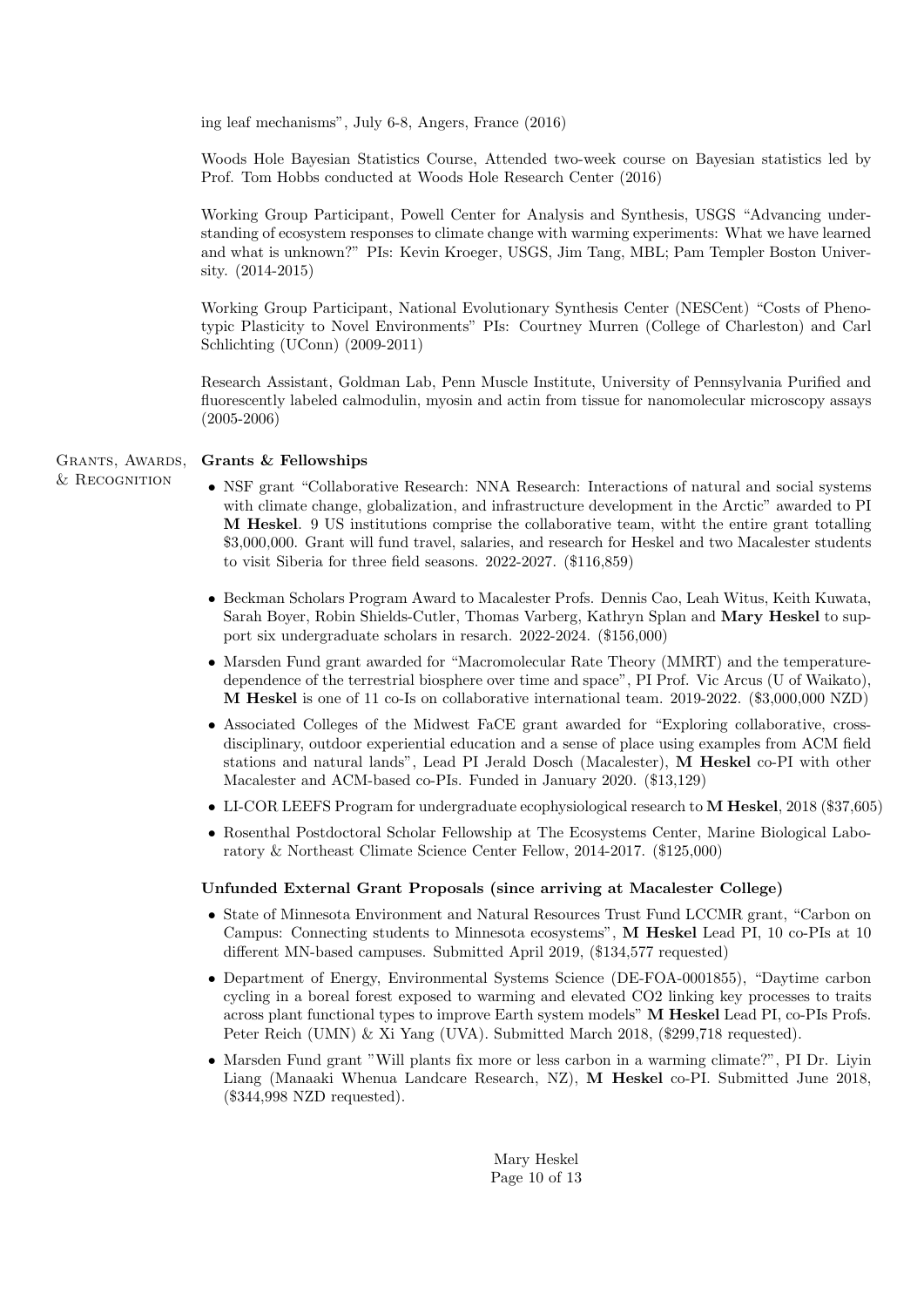## Awards from Professional Organizations

- American Society for Plant Biology, Transforming Education in Plant Biology, 2019 (\$3500)
- Planting Science Fellow (\$2000)
- Ray Leuning Scholarship to attend Flux Course, 2016 (\$2850)

## Awards & Grants from Macalester College

- Collaborative Student Research Award to fund Elizabeth Hrycyna '21, Summer 2020 (\$4950)
- Wallace Award to support faculty research, Summer 2020 (\$4580)
- Macalester College Student Government Academic Affairs Committee Nomination for Educator of the Year, 2018-2019, 2019-2020
- Collaborative Student Research Awards to fund Jean Pengra '20 and Ally Kruper '21, Summer 2019 (\$11,000)
- Macalester College Sustainability Office Small Grant, 2018 (\$650)

## Awards & Grants before 2013

- Summer Teaching Scholar, School of Arts & Sciences, Columbia University, 2012 (\$5500)
- New Phytologist Symposium Travel Grant, 2011 (\$1000)
- Torrey Botanical Society Graduate Student Research Fellowship, 2010 (\$1000)
- New Phytologist Symposium Travel Grant, 2010 (\$1000)
- Summer Travel Research Grant, E3B Department, Columbia University, 2009 (\$2500)
- Thune Fellowship, History of Art Department, University of Pennsylvania, 2005 (\$2500)

#### SERVICE TO THE Editorial Positions

SCIENTIFIC **COMMUNITY** 

Section Chief Editor, AoB - Plants, 2018-present Review Editor in Forest Ecophysiology, Frontiers in Forests and Global Change, 2018-present Board of Advisors, New Phytologist, 2016-present Editorial Board, IOP SciNotes, 2020-present

## Peer Reviewer for:

Science, Journal of Experimental Botany, New Phytologist, Nature Geosciences, PLOS One, Annals of Botany, Nature Climate Change, Physiologia Plantarum, Plant, Cell & Environment, Global Change Biology, Plant Ecology, Ecosystems, Estuaries and Coasts, Arctic, Antarctic, & Alpine Research, Biogeochemistry, Ecology Letters, Functional Ecology

## Grant Proposal & Panel Review

Invited Review Panelist, US-Israel Binational Science Foundation, Winter 2020 Invited Review Panelist, Dept. of Energy Biological & Environmental Research, NGEE Arctic Program, Spring 2019 Invited Review Panelist, Dept. of Energy Biological & Environmental Research Critical Ecosystems Arctic, Spring 2016 Proposal Reviewer, NSF Division of Environmental Biology - Population & Community Ecology, Fall 2015

**TEACHING INTERESTS** Courses in: plant ecology & physiology; data organization, analysis, interpretation; science communication; global change; introductory biology/ecology, arctic ecology

> Mary Heskel Page 11 of 13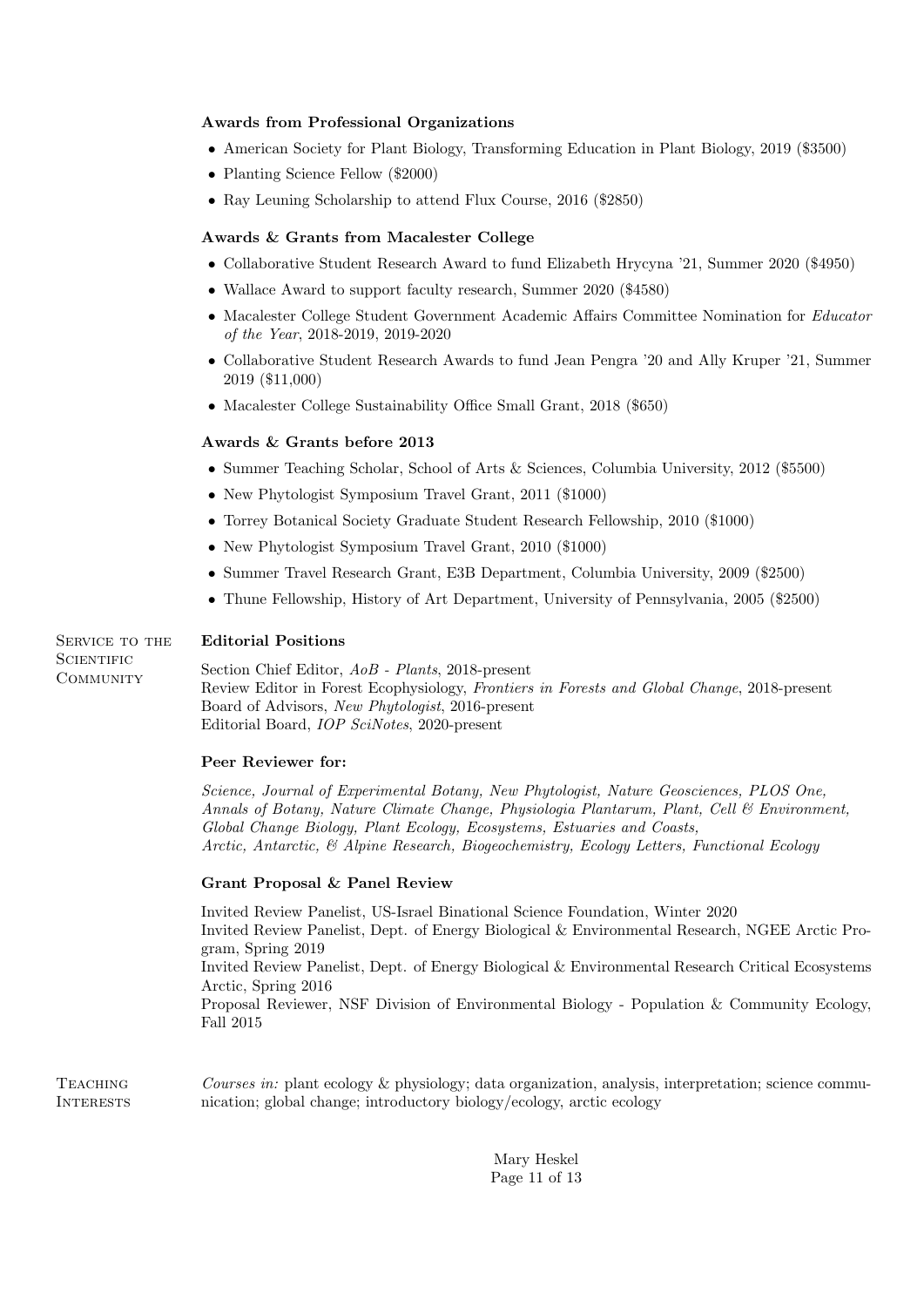Pedagogical interests: inclusive teaching; active learning for small and large classrooms, writing and communication in science; graphing and quantitative methods practice; teaching R through ecology

**TEACHING EXPERIENCE** (College)

Macalester College, St. Paul, Minnesota

All of the following courses are cross-listed between Biology & Environmental Studies departments, and are new course offerings for Macalester College.

## Ecology and the Environment Spring 2019, 2020, Fall 2020

Large lecture (45 students) and lab course that is a requirement of both Biology and Environmental Studies majors. Fundamental concepts of Ecology are taught with an emphasis on four lenses: Environmental Justice, Climate Change, Ecosystem Services, and Land Use Change. Students learn through lab and field activities, group case study investigations on globally diverse systems, real data interpretation, and guided reading of primary literature. The 2019 re-design of this course from previous iterations prioritized inclusion, community-building in a large class, and application in the 21st century.

## Plants, Environment, & Society Spring 2020

Non-majors course that introduces basics of plant biology, and covers topics including: GM foods, agriculture, urban greenspaces & environmental inequities, biodiversity of our ecosystems and in our diets.

## Plant Ecophysiology **Fall 2018, 2019**

Upper-level lecture and lab course that examines plants' role and function in ecosystems. We scale from cell to globe, with topics including: photosynthesis, respiration, water transport, nutrient uptake, and growth. This course emphasizes measurements through weekly labs and data analysis, and reflects regularly on the intersection of climate change and environmental justice. Students read primary literature weekly and develop an original research proposal.

### Big Data in Ecology **Fall 2019, Spring 2021**

Upper-level seminar on the organization, management, analysis, and visualization of real, messy environmental and ecological data in R/RStudio. Team-based active learning covering four modules: water quality in agricultural landscapes; climate change and human livelihoods; forest carbon cycling; and animal migration and conservation. Students write up short data-driven narratives alongside code and analysis, and complete semester with an independent project.

### Arctic Ecology Spring 2019, 2021

Upper-level seminar that applied a 'systems science' approach to studying the Arctic - integrating climate science, paleoecology, anthropology, plant ecology, animal physiology, and soil science. Weekly discussions of primary literature, and emphasis on written and visual science communication.

## Global Change Biology Fall 2020

Co-developed and co-led with Environmental Studies Professor Christine O'Connell, this course will explored different biomes from Arctic to Tropics and how they are impacted by climate change, with a large focus on developing science communication skills and approaches.

## The Ecosystems Center, Marine Biological Laboratory, Woods Hole, Massachusetts

## Canopy Photosynthesis field and modeling module Fall 2015-2017

Taught field methods (LAI and PAR measurement, LiCOR 6400 and WALZ fluorometer measurements of leaves) with a class of 20 undergraduate students as a part of a week-long data collection and modeling module for the Semester of Environmental Studies.

## Columbia University, New York, New York

Nature in the City: Ecology of NYC's Ecosystems, Instructor of record Summer 2012 Awarded a Summer Teaching Scholarship to develop and teach a new summer course for Columbia undergraduates. Weekly field explorations of different ecosystems in NYC, and an emphasis on

> Mary Heskel Page 12 of 13